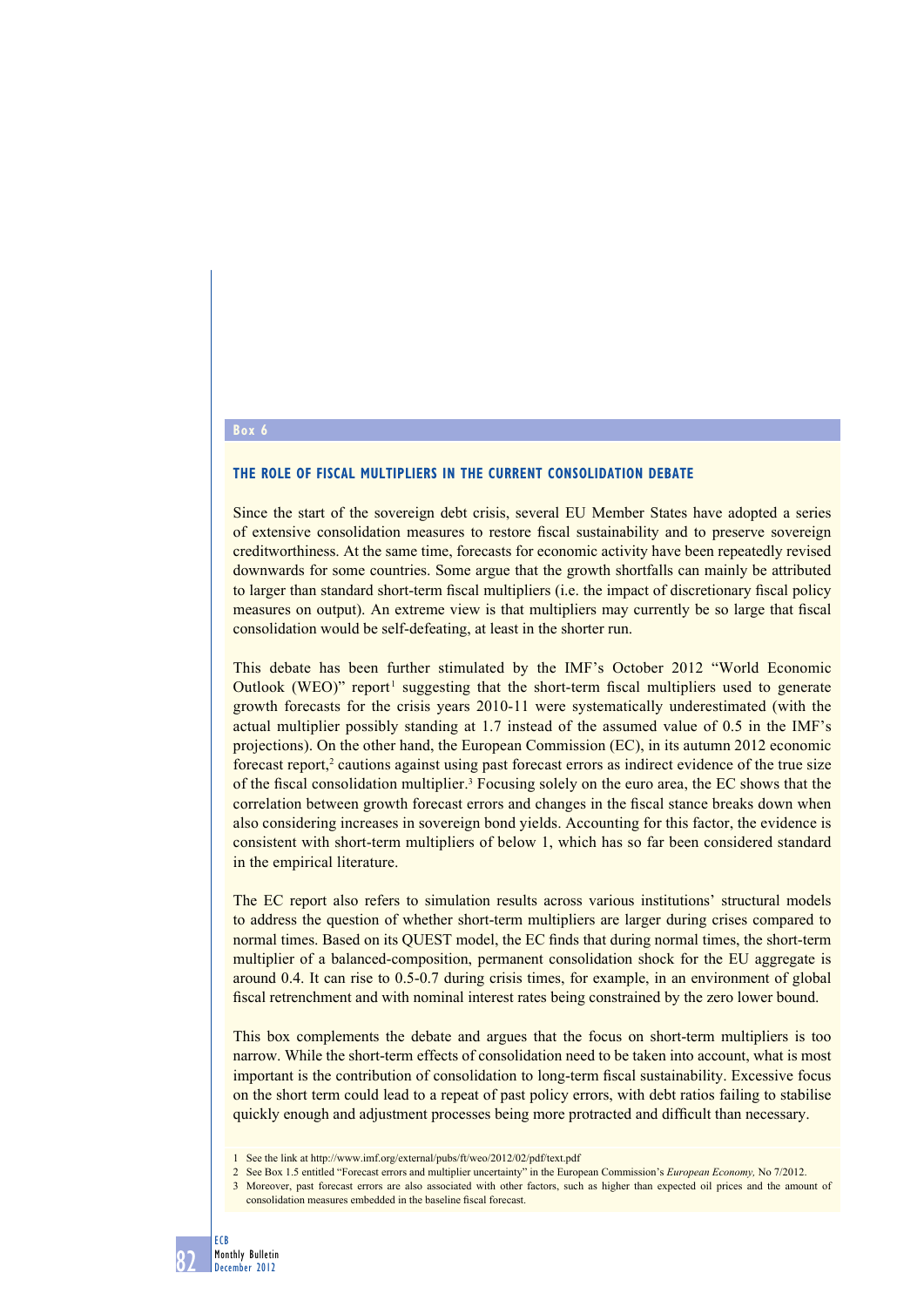Fiscal developments

### **Fiscal multipliers based on the ECB's New Area-Wide Model**

In the following section, the ECB's New Area-Wide Model is used to examine, by means of model-based simulations, the size of the short and long-run effects of fiscal consolidation on real GDP under alternative assumptions.<sup>4</sup> These simulations are not intended to give an exact quantitative account of actual fiscal consolidation measures that have been, or that are likely to be implemented in individual euro area countries, but to identify key factors that matter for their effects in the short and long run. In doing so, the simulations consider the euro area as a whole.

#### *Short-term fi scal multipliers*

Chart A presents the short-term GDP multipliers for several expenditure and revenue-based fiscal instruments. The simulated consolidation scenarios refer to a permanent change in the respective fiscal instrument, so as to achieve a gradual reduction of the government debt-to-GDP ratio from 90% to 60% in line with the Treaty reference value.<sup>5</sup> The graph shows that fiscal consolidation has, in general, a negative effect on GDP in the short run, with the size of short-term multipliers varying quite substantially across the different fiscal instruments. The negative effect is most pronounced in the case of imperfect credibility, for example, if markets initially disbelieve the government's commitment to fully implement the announced consolidation measures. Yet, even in this case, negative multipliers larger than 1 are the exception, confined to cuts in productive expenditure (government investment). In addition, several aspects may serve to reduce the short-term multipliers.

First, short-run multipliers are much smaller in the case of full credibility, for example, if markets are convinced that the announced consolidation measures will be fully implemented and lasting (see the second scenario in Chart A). Full credibility creates budgetary room after ten years, which in the simulations is assumed to be used to reduce the labour tax rate. Markets' anticipation of future tax cuts results in favourable supplyside effects, including an increase in labour supply even in the short run, which in turn mitigates the negative short-term impact of consolidation.

Second, short-run multipliers tend to be smaller if the medium-term reduction in the government debt-to-GDP ratio is associated with a decline in the sovereign risk premium (see the third scenario in Chart 1). This scenario



**chart a Short-run GDP multipliers**

Note: NAWM-based simulations. The short-run multipliers correspond to the average real GDP effects over the first two years of the fiscal consolidation.

4 The analysis is based on an extended version of the NAWM described in G. Coenen, P. McAdam and R. Straub's, "Tax reform and labour-market performance in the euro area: a simulation-based analysis using the New Area-Wide Model", *Journal of Economic Dynamics and Control*, No 32(8), pp. 2543-2583, 2008.

5 The permanent fiscal shock amounts to 1% of the initial steady state GDP. The budgetary room created by the consolidation is used exclusively to reduce government debt within the first ten years. Thereafter, labour income taxes are allowed to adjust in response to deviations of the government deficit from its long-run target (which is in line with a 60% debt-to-GDP ratio).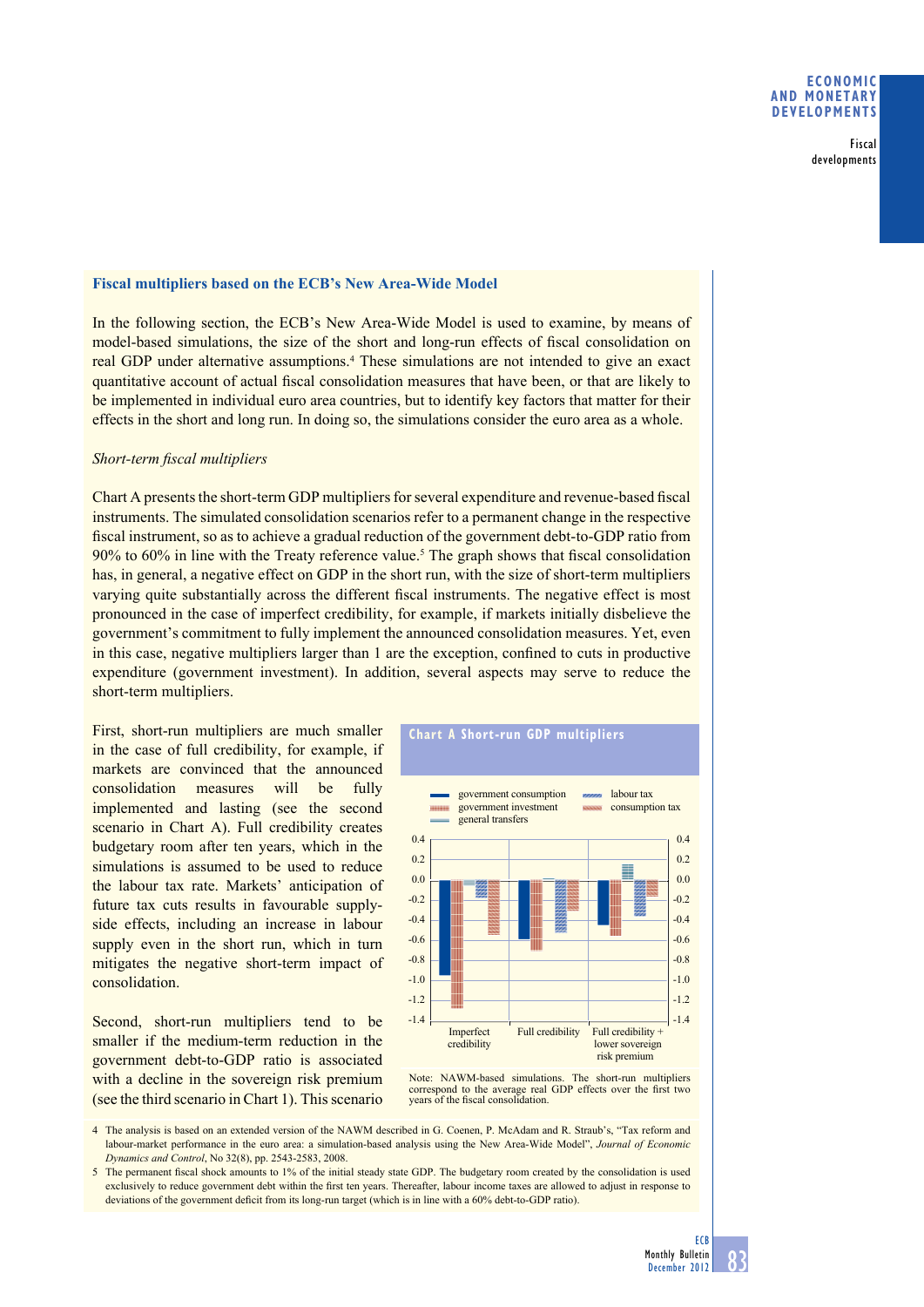assumes a reduction in the risk premium of 30 basis points, broadly in line with earlier findings in the literature.<sup>6</sup> This lowers the debt servicing costs of the government and reduces the financing costs of the private sector, thereby stimulating private investment.

Third, short-run multipliers depend on the composition of consolidation. Tax increases and reductions in transfers are found to be associated with smaller short-run multipliers than cuts in either government consumption or government investment (the latter associated with the largest decline in real GDP).

The size of the short-run multiplier is also sensitive to structural features of the economy, such as the share of liquidity or credit-constrained households. A higher share of constrained households, all other things



Note: NAWM-based simulations. The long-run multipliers refer to the percentage deviation of the new steady state real GDP level that is realised when the transitionary effects from the adjustment processes have unwound relative to the initial steady state GDP level. In the conducted simulations, these adjustment processes take more than ten years.

being equal, results in slightly larger multipliers. The reason is that these households are less able to smooth out consumption over time and therefore react to consolidation, thereby affecting their current disposable income with larger cutbacks in their consumption than households that are able to borrow or dissave.

#### *Long-term fi scal multipliers*

Over the longer run, fiscal consolidation has sizeable benefits, not only in terms of fiscal sustainability but also when measured in terms of GDP (see Chart B). The size of the long-run multiplier is independent of the degree of credibility. In the benchmark simulations with a constant risk premium, consolidation is associated with positive effects on real GDP in the long run for all fiscal instruments (except for government investment), reflecting the reduction in the labour tax rate in response to the materialising budgetary room. The non-productive components of government spending, that is to say consumption and transfers, exhibit larger positive effects on real GDP than the tax instruments. These results are in line with the available empirical evidence which points to a higher degree of success for expenditure-based fiscal consolidations.<sup>7</sup>

If, in addition, it is assumed that the fiscal consolidation efforts lead to a decline in the sovereign risk premium, the long-run benefits of consolidation become considerably larger than in the benchmark simulations. The reduction in government financing costs, due to lower long-run nominal interest rates, improves the budgetary situation of the public sector, thereby increasing the room for reductions in the labour tax rate. At the same time, lower financing costs in the private sector result in a higher economy-wide capital stock.

<sup>7</sup> See Alesina, A., C. Favero and F. Giavazzi (2012), "The output effect of fiscal consolidations", *NBER Working Papers*, No 18336; Alesina A. and S. Ardagna (2012), "The design of fiscal adjustments", *NBER Working Papers*, No 18423.



<sup>6</sup> See, for example, T. Laubach, "New evidence on the interest rate effects of budget deficits and debt", *Journal of the European Economic Association*, No 7(4), pp. 1-28, 2009.